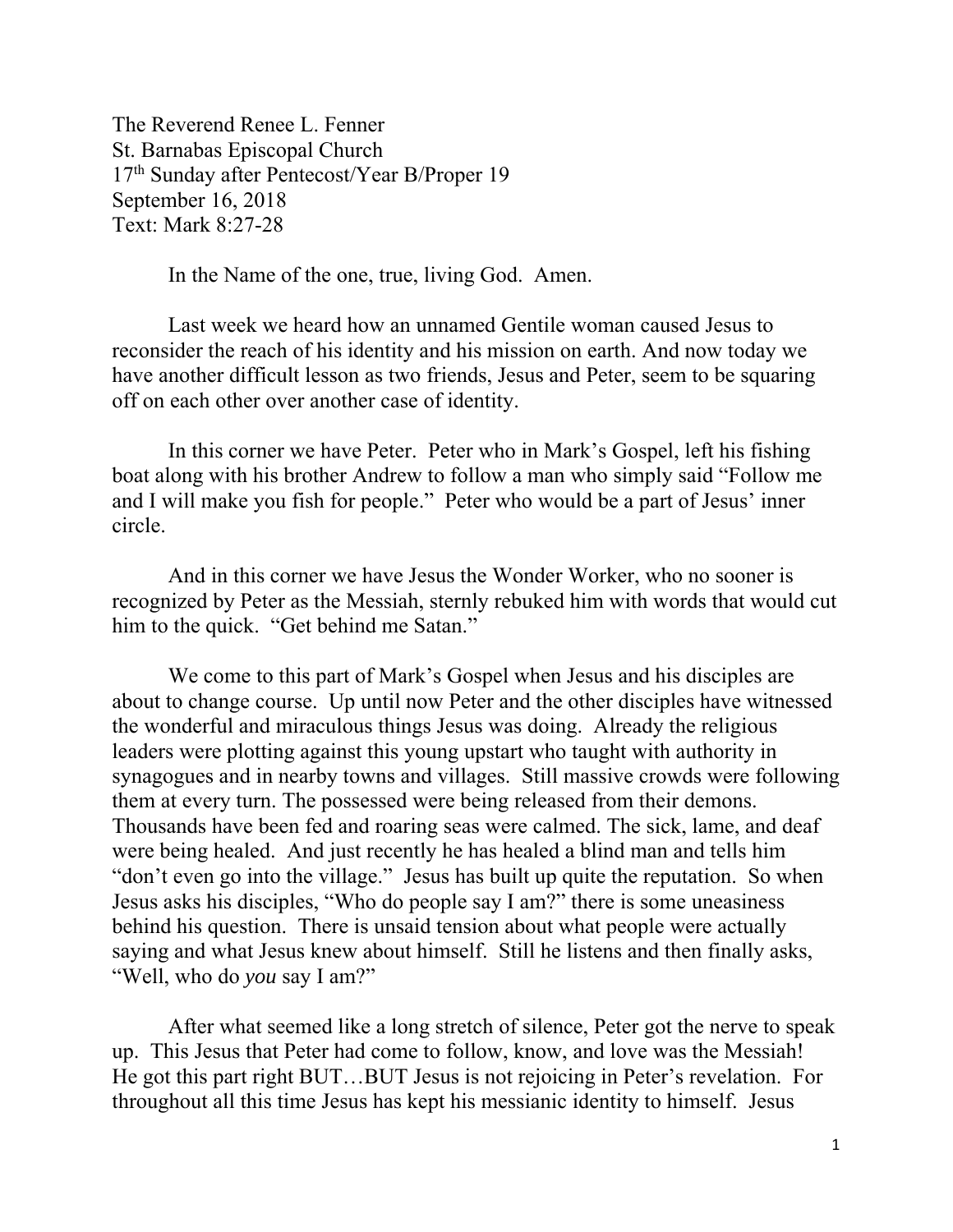knew full well what it meant to hold the title of Messiah. His definition of Messiah was vastly different than that of the crowds. For the crowds, the children of Israel, were expecting a Messiah who would come reigning with military and political might. With him the revolution would begin and Rome and all their oppressors would finally be toppled. Jesus knew he was the Messiah but the kind they had hoped for. And Mark tells us Jesus sternly ordered them not to tell anyone.

 There is supposed to be "good news" somewhere in this lesson. After all, that is what the word "gospel" means. But the "good news" is not yet found because now Jesus begins to give them his definition of what 'Messiah' means. For Jesus it means that he will be judged, suffer, and die.

 What Jesus is saying is all too much and Peter takes him aside. We don't know Peter's exact words but we can imagine something like: "Wait a minute. Hold up! This is not what is supposed to happen. No, no, there is a bright future ahead for you! For us! Cure more of the sick! Multiply more loaves and fish! Speak words to rouse our spirits and hearts! Teach us more about God and the kingdom! But come on Jesus, to accept being accused when no wrong has been done? To suffer and be killed? God forbid it! The Conqueror is not supposed to be conquered!"

 Rebuking Jesus did not bode well for Peter. And Jesus quickly turned and rebuked him saying, "Get behind me, Satan!" Ouch!

And Jesus is not done.

 This "take up your cross" stuff is not holding back anything either. Jesus tells his disciples and the crowd more than once, that they are to take up their cross and follow him. "If any want to become my followers, let them deny themselves and take up their cross and follow me. For those who want to save their life will lose it, and those who lose their life for my sake, and for the sake of the gospel, will save it." (At this point it is important to remember that Mark's audience was being persecuted. And persecuted to the point of death.)

 Again and again we are reminded that if we want to follow Jesus, we too, are to deny ourselves, take up our cross and follow him. Hmmm! In this day and age how willing are we to deny ourselves of anything? We live in a culture that shouts out 'Entitlement!' One that says "Me first" and "I want the same good stuff that you have and maybe a little bit more." And we certainly don't like to be told we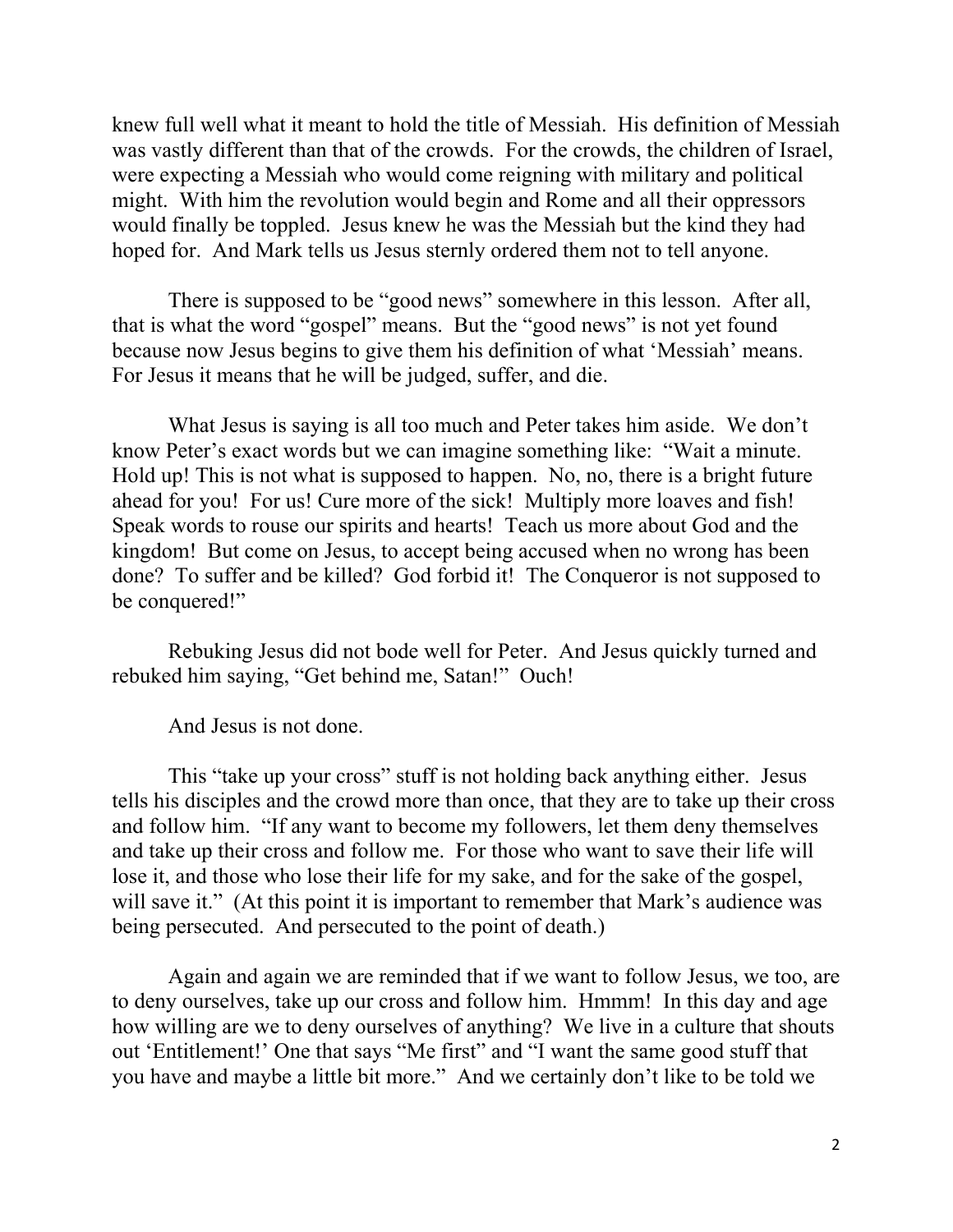are going to suffer. And who likes pain? Yet Jesus instructs us to deny ourselves and take up our cross.

In our entrance hymn this morning we sang:

*I have decided to follow Jesus, I have decided to follow Jesus, I have decided to follow Jesus No turning back, no turning back!* 

*Though no one join me still I will follow, Though no one join me still I will follow, Though no one join me still I will follow, No turning back, no turning back!* 

*The world behind me, the cross before me, The world behind me, the cross before me, The world behind me, the cross before me, No turning back, no turning back!* 

 To do this, to truly follow Jesus, it seems that each one of us must ask ourselves the key question in all of Mark's Gospel: '"Who is Jesus to *me*?" It is a question that no one can answer for us. I might share who and what Jesus means to *me* but that may not apply to you… Our answers may change again and again during the course of our lifetime. And how we answer will determine how we live out our discipleship as followers and as a community of faith.

 But if we say that we follow Jesus, sisters and brothers, it means living our lives differently than that of the world. It means living the way of Jesus who thought that being in relationship with others, loving others, serving others, and putting the needs of others before his own was important. It means living the way of Jesus who chose not to take the easy way out but instead stood in the trenches with the marginalized and those who nobody else cared about. It means living the way of Jesus who made it a point to call out injustice, tyranny, cruelty, and hate. To follow Jesus means living the way of Jesus who showed compassion, forgiveness, and mercy to the greatest and the least, to neighbor and to stranger. It means living the way of Jesus who was willing to deny himself and take up his cross and give the ultimate sacrifice so that so that you and I and the rest of the world may be released from the bonds of sin and death and experience life everlasting and have it abundantly.